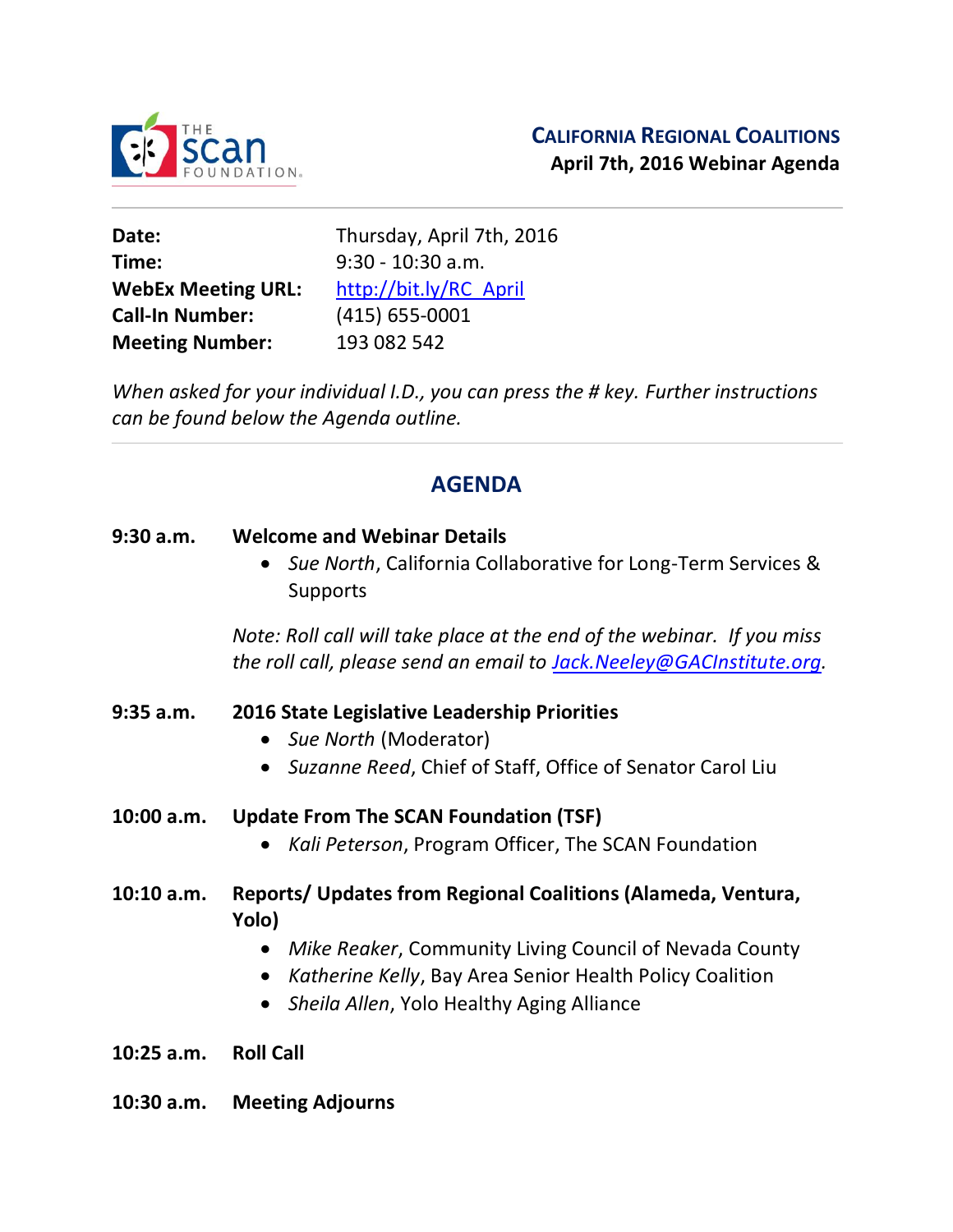### **Calendar Notes:**

This year's Regional Coalition Webinars are scheduled for the first Thursday of each month from 9:30 - 10:30 am, with the exception of June and September. Please see the schedule below:

| <b>Webinar Date</b> | <b>Regional Coalition Sharing/ Report-Out Schedule</b>                                                                                                                                 |
|---------------------|----------------------------------------------------------------------------------------------------------------------------------------------------------------------------------------|
| May 5th             | San Diego Long Term Care Integration Project<br>$\bullet$<br>San Francisco Long Term Care Coordinating County<br>$\bullet$<br>Senior Coalition of Stanislaus County<br>$\bullet$       |
| July 7th            | Aging Services Collaborative of Santa Clara County<br>$\bullet$<br>Senior Services Coalition of Alameda County<br>$\bullet$<br><b>Central Coast LTSS Coalition</b>                     |
| August 4th          | <b>Central Valley LTSS Coalition</b><br>$\bullet$<br>Ventura County Hospital to Home Alliance<br>Contra Costa Advisory Council on Aging<br>$\bullet$                                   |
| October 6th         | Diversability Advocacy Network (Chico)<br>$\bullet$<br><b>Inland Empire LTSS Coalition</b><br>$\bullet$<br>Los Angeles Aging Advocacy Coalition<br>$\bullet$                           |
| November 3rd        | Monterey Bay Aging and Disability Resource Coalition<br>$\bullet$<br>New Beginning Coalition: San Mateo<br>$\bullet$<br><b>Orange County Aging Services Collaborative</b><br>$\bullet$ |
| December 1st        | Aging and Disability Coalition of Lake and Mendocino<br>$\bullet$<br>Counties<br><b>ILC of Kern County</b><br>$\bullet$<br>Placer County Aging and Disability Resource Coalition       |

Agendas go out two days before each webinar. Regional coalitions are welcome to include additional members, whenever topics are of interest.